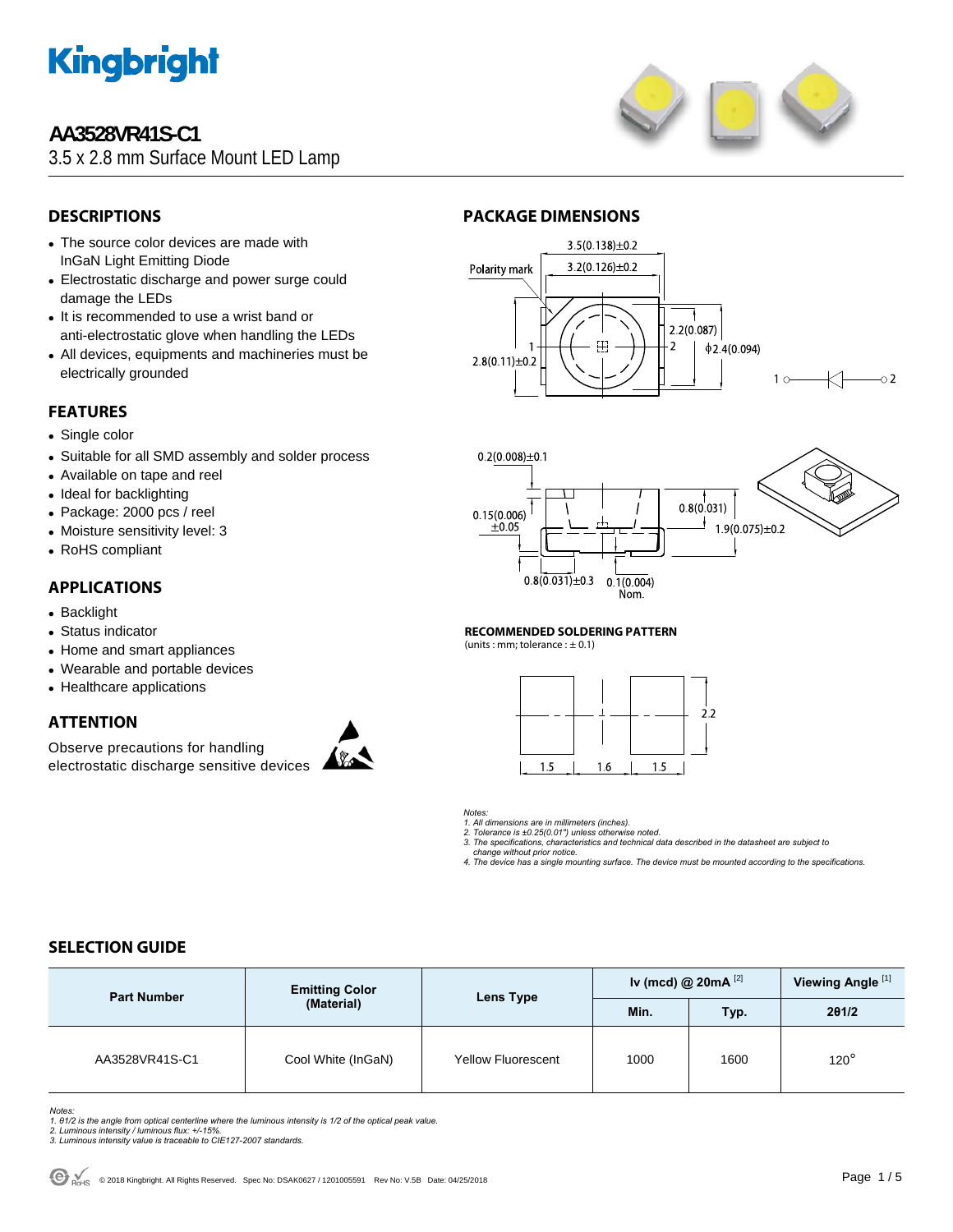#### **ELECTRICAL / OPTICAL CHARACTERISTICS at TA=25°C**

| <b>Parameter</b>               |                      |                       | Value        |      |                          | Unit |  |
|--------------------------------|----------------------|-----------------------|--------------|------|--------------------------|------|--|
|                                | Symbol               | <b>Emitting Color</b> | Min.<br>Typ. |      | Max.                     |      |  |
| Capacitance                    | С                    | Cool White            | -            | 100  | $\overline{\phantom{a}}$ | pF   |  |
| Forward Voltage $I_F = 20mA$   | $V_F$ <sup>[1]</sup> | Cool White            | -            | 3.3  | 4.0                      | V    |  |
| <b>Color Temperature</b>       | <b>CCT</b>           | Cool White            | 5310         | 6000 | 7040                     | Κ    |  |
| Reverse Current ( $V_R = 5V$ ) | ΙR                   | Cool White            |              |      | 50                       | uA   |  |

*Notes:* 

*1. Forward voltage: ±0.1V. 2. Excess driving current and / or operating temperature higher than recommended conditions may result in severe light degradation or premature failure.* 

#### **ABSOLUTE MAXIMUM RATINGS at T<sub>A</sub>=25°C**

| Parameter                               | Symbol                  | Value          | <b>Unit</b> |
|-----------------------------------------|-------------------------|----------------|-------------|
| Power Dissipation                       | $P_D$                   | 120            | mW          |
| Reverse Voltage                         | $V_R$                   | 5              | $\vee$      |
| Junction Temperature                    | $T_j$                   | 115            | °C          |
| <b>Operating Temperature</b>            | $T_{op}$                | $-40$ to $+85$ | °C          |
| Storage Temperature                     | $T_{\text{stg}}$        | $-40$ to $+85$ | °C          |
| <b>DC Forward Current</b>               | IF.                     | 30             | mA          |
| Peak Forward Current                    | $I_{FM}$ <sup>[1]</sup> | 100            | mA          |
| Electrostatic Discharge Threshold (HBM) |                         | 250            | $\vee$      |

Notes:<br>1. 1/10 Duty Cycle, 0.1ms Pulse Width.<br>2. Relative humidity levels maintained between 40% and 60% in production area are recommended to avoid the build-up of static electricity – Ref JEDEC/JESD625-A and JEDEC/J-STD-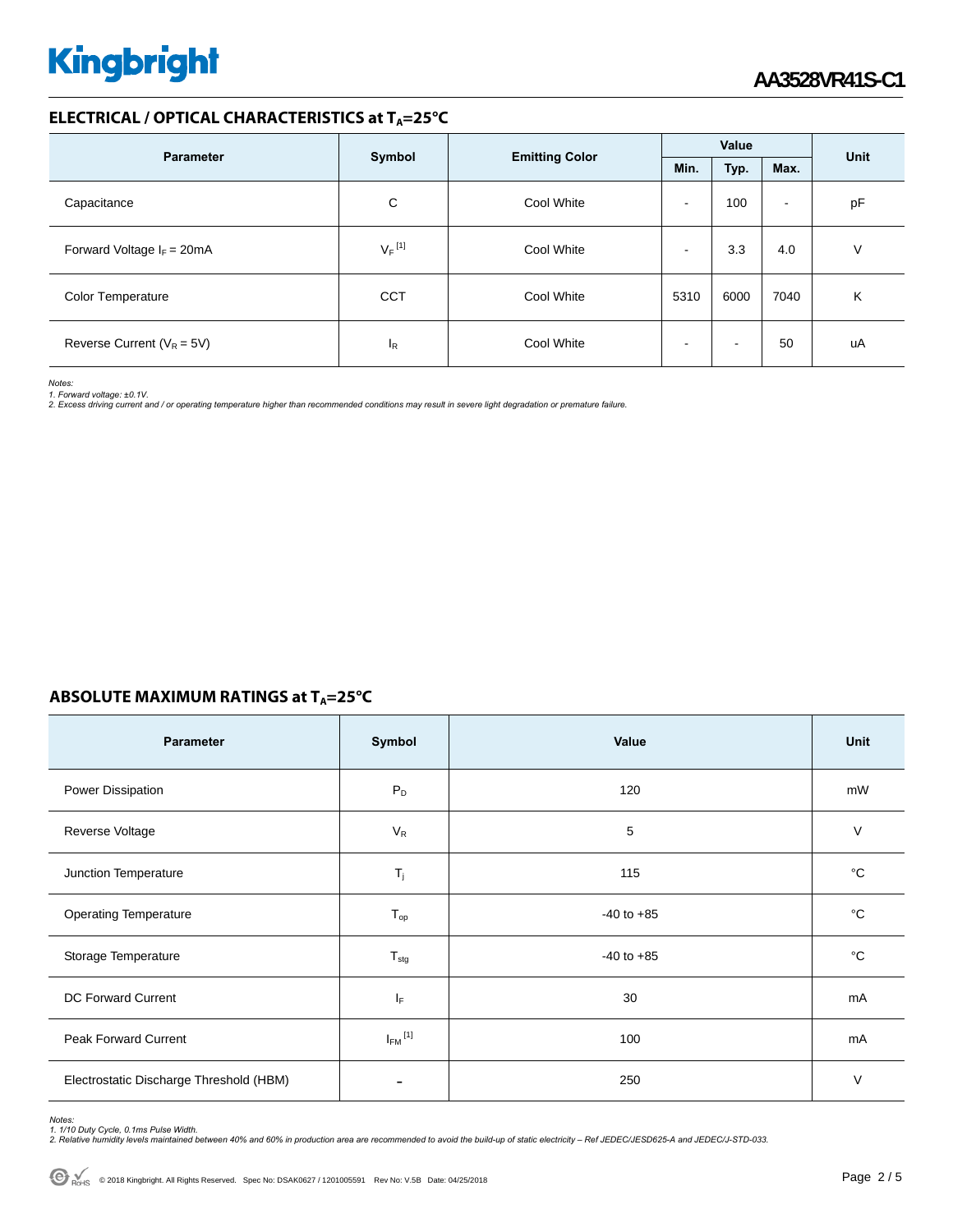#### **TECHNICAL DATA**

#### **SPATIAL DISTRIBUTION**



#### **COOL WHITE**



#### **REFLOW SOLDERING PROFILE for LEAD-FREE SMD PROCESS**



- 
- 
- Notes:<br>1. Don't cause stress to the LEDs while it is exposed to high temperature.<br>2. The maximum number of reflow soldering passes is 2 times.<br>3. Reflow soldering is recommended. Other soldering methods are not recommended

#### **TAPE SPECIFICATIONS** (units : mm)



**REEL DIMENSION** (units : mm)

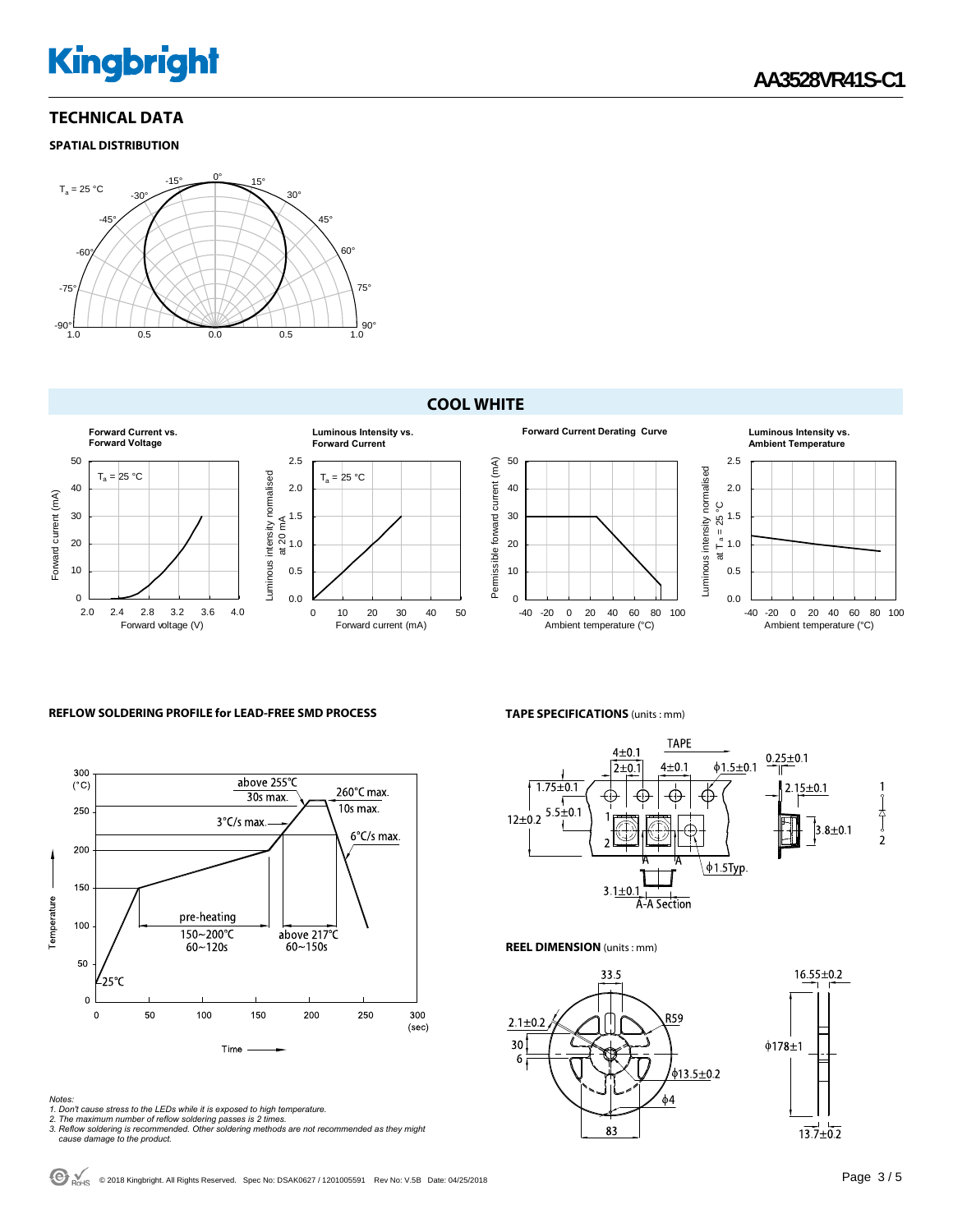#### **CIE CHROMATICITY DIAGRAM**



| Group          | <b>Chromaticity Regions</b> | CCT(K) |      |      |  |  |  |
|----------------|-----------------------------|--------|------|------|--|--|--|
|                |                             | Min.   | Typ. | Max. |  |  |  |
| W <sub>1</sub> | 1, 2, 3, 4                  | 2580   | 2700 | 2870 |  |  |  |
| W <sub>2</sub> | 5, 6, 7, 8                  | 2870   | 3000 | 3220 |  |  |  |
| W <sub>3</sub> | 9, 10, 11, 12               | 3220   | 3500 | 3710 |  |  |  |

| Group          | <b>Chromaticity Regions</b> | CCT(K) |      |      |  |  |
|----------------|-----------------------------|--------|------|------|--|--|
|                |                             | Min.   | Typ. | Max. |  |  |
| N1             | 13, 14, 15, 16              | 3710   | 4000 | 4260 |  |  |
| N <sub>2</sub> | 17, 18, 19, 20, 21, 22      | 4260   | 4700 | 5310 |  |  |
| C <sub>1</sub> | 23, 24, 25, 26, 27, 28      | 5310   | 6000 | 7040 |  |  |

Notes:<br>Shipment may contain more than one chromaticity regions.<br>Orders for single chromaticity region are generally not accepted.<br>Measurement tolerance of the chromaticity coordinates is ±0.01.

|                  | x      | У      |      | X      | У      |    | X      | у      |    | x      | у      |
|------------------|--------|--------|------|--------|--------|----|--------|--------|----|--------|--------|
|                  | 0.4582 | 0.4099 | 8    | 0.4147 | 0.3814 | 15 | 0.3702 | 0.3722 | 22 | 0.3481 | 0.3557 |
| $\mathbf{1}$     | 0.4687 | 0.4289 |      | 0.4221 | 0.3984 |    | 0.3736 | 0.3874 |    | 0.3370 | 0.3472 |
|                  | 0.4813 | 0.4319 |      | 0.4342 | 0.4028 |    | 0.3869 | 0.3958 |    | 0.3364 | 0.3328 |
|                  | 0.4700 | 0.4126 |      | 0.4259 | 0.3853 |    | 0.3825 | 0.3798 |    | 0.3466 | 0.3411 |
|                  | 0.4483 | 0.3919 |      | 0.4080 | 0.3916 | 16 | 0.3670 | 0.3578 | 23 | 0.3376 | 0.3616 |
| $\mathbf 2$      | 0.4582 | 0.4099 | 9    | 0.4146 | 0.4089 |    | 0.3702 | 0.3722 |    | 0.3260 | 0.3512 |
|                  | 0.4700 | 0.4126 |      | 0.4299 | 0.4165 |    | 0.3825 | 0.3798 |    | 0.3265 | 0.3371 |
|                  | 0.4593 | 0.3944 |      | 0.4221 | 0.3984 |    | 0.3783 | 0.3646 |    | 0.3370 | 0.3472 |
|                  | 0.4465 | 0.4071 | 10   | 0.4017 | 0.3751 | 17 | 0.3736 | 0.3874 | 24 | 0.3370 | 0.3472 |
| $\sqrt{3}$       | 0.4562 | 0.4260 |      | 0.4080 | 0.3916 |    | 0.3616 | 0.3788 |    | 0.3265 | 0.3371 |
|                  | 0.4687 | 0.4289 |      | 0.4221 | 0.3984 |    | 0.3592 | 0.3641 |    | 0.3270 | 0.3230 |
|                  | 0.4582 | 0.4099 |      | 0.4147 | 0.3814 |    | 0.3703 | 0.3726 |    | 0.3364 | 0.3328 |
|                  | 0.4373 | 0.3893 | 11   | 0.3941 | 0.3848 | 18 | 0.3703 | 0.3726 | 25 | 0.3260 | 0.3512 |
| 4                | 0.4465 | 0.4071 |      | 0.3996 | 0.4015 |    | 0.3592 | 0.3641 |    | 0.3144 | 0.3408 |
|                  | 0.4582 | 0.4099 |      | 0.4146 | 0.4089 |    | 0.3568 | 0.3495 |    | 0.3160 | 0.3274 |
|                  | 0.4483 | 0.3919 |      | 0.4080 | 0.3916 |    | 0.3670 | 0.3578 |    | 0.3265 | 0.3371 |
|                  | 0.4342 | 0.4028 |      | 0.3889 | 0.3690 | 19 | 0.3616 | 0.3788 | 26 | 0.3265 | 0.3371 |
| $\,$ 5 $\,$      | 0.4430 | 0.4212 | 12   | 0.3941 | 0.3848 |    | 0.3496 | 0.3702 |    | 0.3160 | 0.3274 |
|                  | 0.4562 | 0.4260 |      | 0.4080 | 0.3916 |    | 0.3481 | 0.3557 |    | 0.3175 | 0.3139 |
|                  | 0.4465 | 0.4071 |      | 0.4017 | 0.3751 |    | 0.3592 | 0.3641 |    | 0.3270 | 0.3230 |
|                  | 0.4259 | 0.3853 |      | 0.3825 | 0.3798 |    | 0.3592 | 0.3641 | 27 | 0.3144 | 0.3408 |
| 6                | 0.4342 | 0.4028 | $13$ | 0.3869 | 0.3958 |    | 0.3481 | 0.3557 |    | 0.3028 | 0.3304 |
|                  | 0.4465 | 0.4071 |      | 0.4006 | 0.4044 | 20 | 0.3466 | 0.3411 |    | 0.3055 | 0.3177 |
|                  | 0.4373 | 0.3893 |      | 0.3950 | 0.3875 |    | 0.3568 | 0.3495 |    | 0.3160 | 0.3274 |
| $\boldsymbol{7}$ | 0.4221 | 0.3984 | 14   | 0.3783 | 0.3646 | 21 | 0.3496 | 0.3702 | 28 | 0.3160 | 0.3274 |
|                  | 0.4299 | 0.4165 |      | 0.3825 | 0.3798 |    | 0.3376 | 0.3616 |    | 0.3055 | 0.3177 |
|                  | 0.4430 | 0.4212 |      | 0.3950 | 0.3875 |    | 0.3370 | 0.3472 |    | 0.3081 | 0.3049 |
|                  | 0.4342 | 0.4028 |      | 0.3898 | 0.3716 |    | 0.3481 | 0.3557 |    | 0.3175 | 0.3139 |